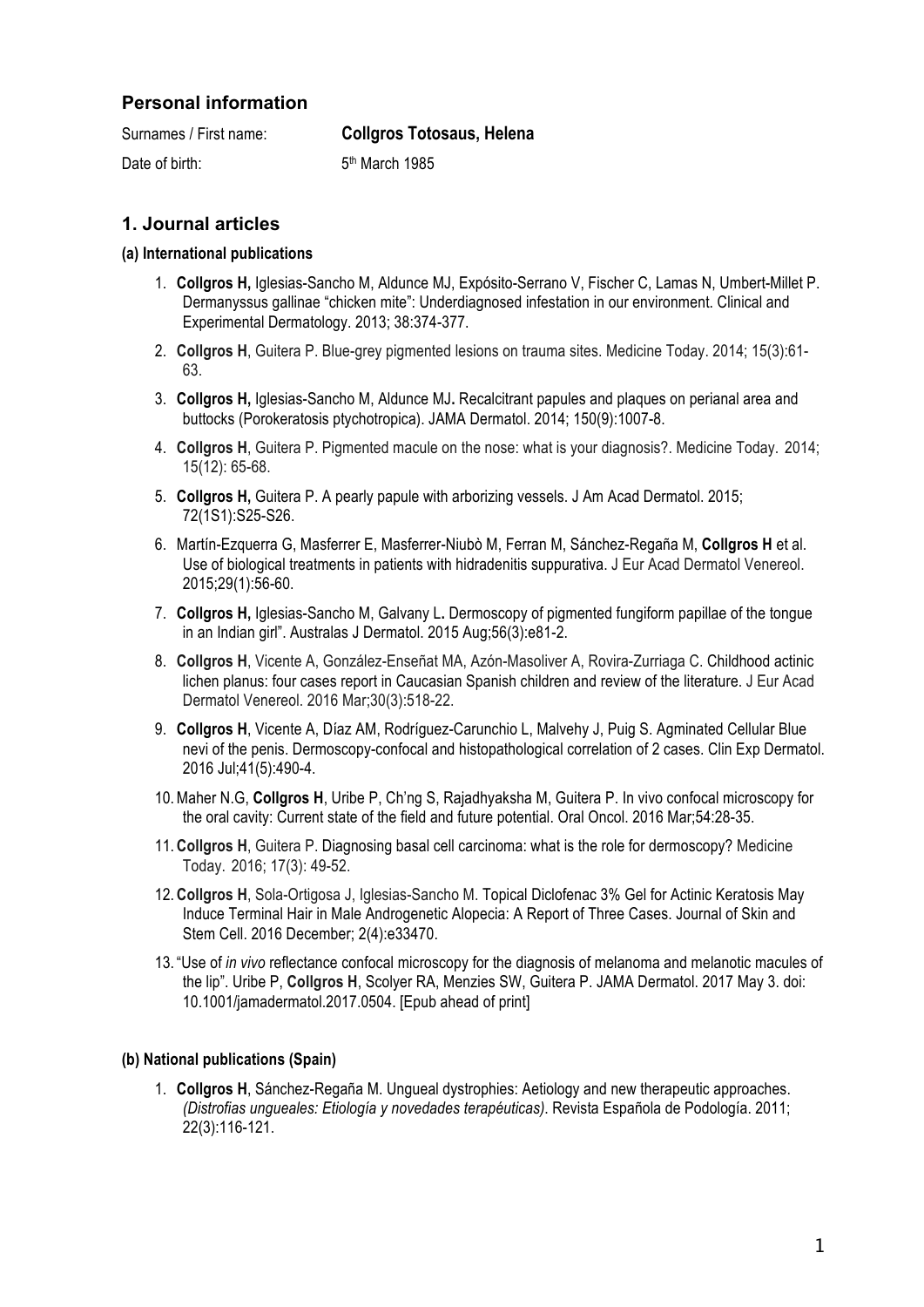- 2. Fischer-Levancini C, Sánchez-Regaña M, Llambí F, **Collgros H**, Expósito-Serrano V, Umbert-Millet P. Nail psoriasis: treatment with tazarotene 0.1% hydrophilic ointment. *(Psoriasis ungueal: tratamiento con ungüento hidrófilo de tazaroteno al 0,1%)*. Actas Dermo-Sifiliográficas. 2012; 103(8):725-8.
- 3. Sánchez-Regaña M, Llambí F, Salleras M, Iglesias-Sancho M, **Collgros H**, Umbert-Millet P. The compounding in current dermatological therapeutics *(La formulación magistral en la terapéutica dermatológica actual).* Actas Dermo-Sifiliográficas. 2013; 104(9):738-56.
- 4. Fischer-Levancini C, Iglesias-Sancho M, **Collgros H**, Sánchez-Regaña M. Aseptic and Alopecic Nodules of the Scalp. Actas Dermosifiliogr. 2014;105:208-11.
- 5. **Collgros H,** Iglesias-Sancho M. Multiple cutaneous and uterine leiomyomatosis (MCUL) or Reed syndrome. Review (*Leiomiomatosis cutánea y uterina múltiple (MCUL) o Síndrome de Reed. Revisión*). Piel. 2014;29:567-73.
- 6. **Collgros H,** Iglesias-Sancho M, Tribó MJ, Salleras M, Umbert-Millet P. Multiple cutaneous and uterine leiomyomatosis or reed syndrome: a retrospective study of 13 cases. Actas Dermosifiliogr. 2015 Mar; 106(2): 117-25.
- 7. **Collgros H**, Lamas-Doménech N. Diagnostic and therapeutic techniques in lentigo maligna: an update**.**  Actas Dermosifiliogr. 2015 Mar;106(2):135-6.
- 8. Lamas-Doménech N, **Collgros H**. Facial Erythema: Keys to the Differential Diagnosis. Actas Dermosifiliogr. 2015 Jun;106(5):427-429.

## **2. Books**

#### **(a) Chapters in international books**

- 1. Guitera P, Collgros H, Wang S, Scolyer RA. Benign melanocytic lesions. In: Melanoma Essentials. A Concise Guide. E-Book (Stretch J, Smith JP, Varey A, Chakera A, eds), edition 1.0, Melanoma Institute Australia, July 2015; 27-49.
- 2. Guitera P, Menzies SW, Collgros H, Clinical and instrument-aided diagnosis Melanoma Essentials. A Concise Guide. E-Book (Stretch J, Smith JP, Varey A, Chakera A, eds), edition 1.0, Melanoma Institute Australia, July 2015; 104-119.

# **3. Web publications**

- 1. **Collgros H.** Participation in the content and design of the Catalan Society of Dermatology website (2014-2016). Available at: http://webs.academia.cat/societats/dermato/index.php
- 2. **Collgros H,** Iglesias-Sancho M. Contribution to the "Wikiderma" section of the Spanish Academy of Dermatology and Venereology (AEDV) website, writing the topics:
	- o Baldness or androgenetic alopecia (*Calvicie o alopecia androgenética*). Available at: http://fundacionpielsana.es/wikiderma/calvicie-o-alopecia-androgenetica
	- o Minoxidil. Available at: http://fundacionpielsana.es/wikiderma/minoxidil

## **4. Active participation in scientific events**

### **(a) Oral presentations (made personally by applicant)**

- 1. **Collgros H**, Iglesias-Sancho M, Aldunce MJ. Red mite Dermanyssus gallinae. III International meeting of dermatology registrars, hosted by the Ibero-Latin-American Dermatology Congress (CILAD), Cádiz, Spain, 3-5.11.2011
- 2. **Collgros H**, Iglesias-Sancho M, Aldunce MJ, Expósito-Serrano V, Fischer C, Lamas N, Umbert-Millet P. Dermanyssus gallinae: "poultry mite": Underdiagnosed infection in our environment. X Joint meeting of Catalan-Valencian-Balearic Dermatology and Congress of the Valencian section of the Spanish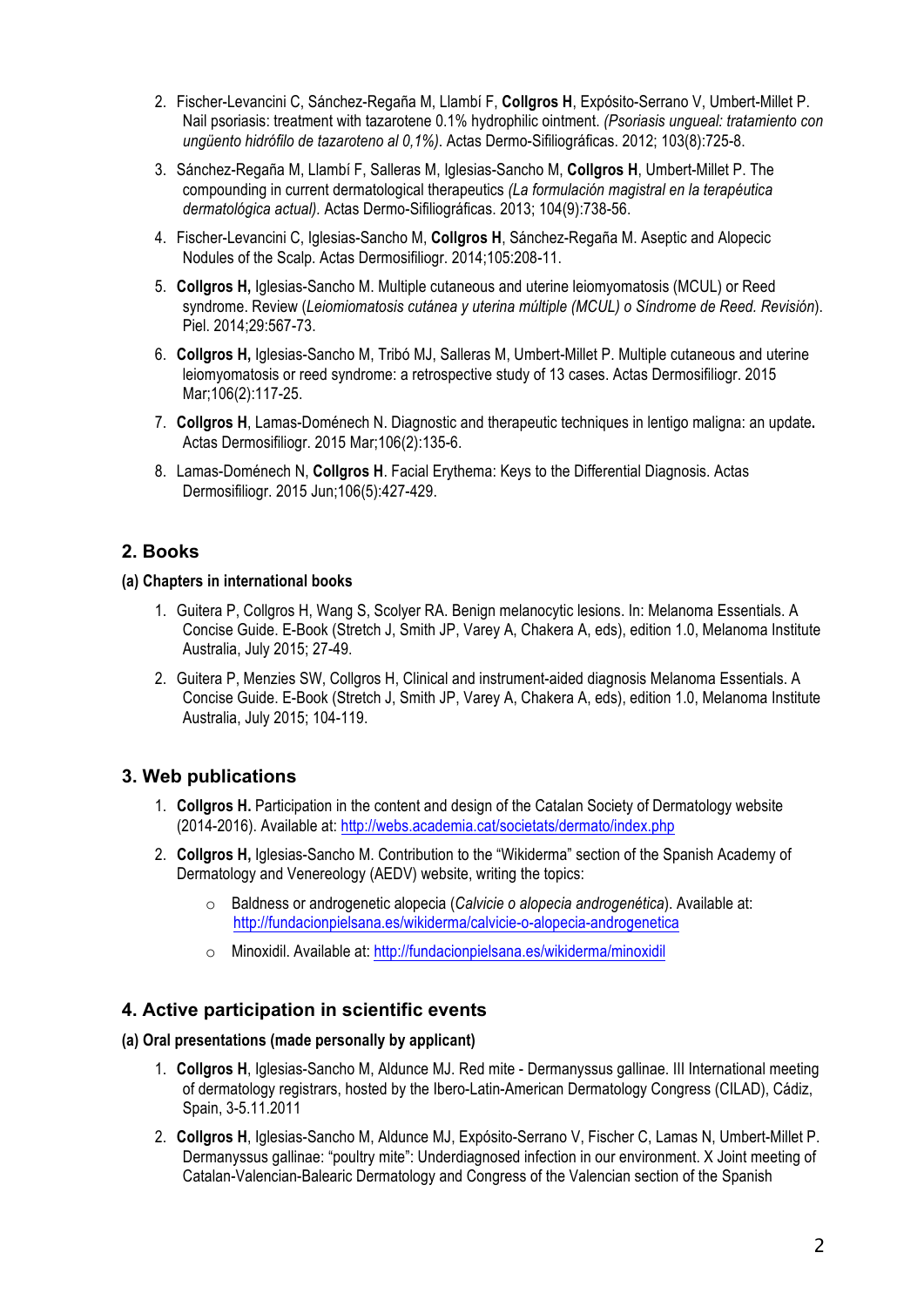Academy of Dermatology and Venereology (AEDV), Valencia, Spain, 24-25.02.2012. Second award for the best oral communication.

- 3. **Collgros H**, Iglesias-Sancho M, Serra J, Expósito V, Plana A, Fischer-Levancini C, et al. Facial poikilodermic plaque presenting for the last 3 years. Catalan Section of the Spanish Academy of Dermatology and Venereology (AEDV) and Catalan Society of Dermatology meeting, Barcelona, Spain, 29.03.2012.
- 4. **Collgros H**, Iglesias-Sancho M, Serra-Llobet J, Galvany L, Aldunce-Soto MJ, Umbert-Millet P. Gluteal and perianal lesions of difficult diagnosis. Catalan Section of the AEDV and Catalan Society of Dermatology meeting, Barcelona, Spain, 27.12.2012.
- 5. **Collgros H**, Lamas Doménech N, Aldunce Soto N, Salleras Redonnet M. Facial pigmented macules: diagnosis using dermatoscopy and confocal microscope. VIII National Meeting of Dermatology Registrars, Barcelona, Spain, 20-21.09.2013. Third award for the best oral communication.
- 6. **Collgros H**, Iglesias-Sancho M, Creus-Vila L, Lamas-Doménech N, Olivé-Heras M, Melé-Ninot G, Salleras-Redonnet M. Multiple cutaneous and uterine leiomyomatosis or reed syndrome: 7 cases report. Catalan Section of the AEDV and Catalan Society of Dermatology meeting, Barcelona, Spain, 31.01.2014.
- 7. **Collgros H**, Sola-Ortigosa J, Iglesias-Sancho M, Umbert-Millet P, Melé-Ninot G, Olivé-Heras M, Salleras-Redonnet M. Erythematous violaceous papules and nodules grouped on the elbow. XXII International Meeting of Clinical Dermatology, Barcelona, Spain, 7-8.03.2014.
- 8. **Collgros H.** Registrars Interactive Session: "Differential Diagnosis on-line 2.0". 30 minutes interactive presentation of clinical cases, where assistants had to vote for the correct answer. Invited presentation at the 42<sup>nd</sup> National Congress of Dermatology and Venereology of the AEDV, Gran Canaria, Spain, 4-7.06.2014.
- 9. **Collgros H**, Carrascosa JM, Barboza L, Ferrándiz C. Management of nodular prurigo with phototherapy. Our experience. XXIX Meeting of the Spanish Group of Photobiology, Málaga, Spain, 6-7.02.2015.
- 10. **Collgros H**, Carrascosa JM, Barboza L, Ferrándiz C. Prurigo nodularis treated with phototherapy: Retrospective study.43<sup>rd</sup> National Congress of Dermatology and Venereology of the AEDV, Sevilla, Spain, 13-16.05.2015.
- 11. **Collgros H**. Correlation between confocal microscopy and pathology for nevi. Invited presentation at The Australasian Melanoma Conference, Sydney, Australia, 28-29.10.2016.
- 12. **Collgros H**, Avramidis M, Guitera P. (Oral presentation by Guitera P.) Blue-grey Blue-grey pigmented lesions on trauma sites. 50<sup>th</sup> Annual Meeting of the Australasian College of Dermatologists, Sydney, Australia, 6-9.05.2017.
- 13. **Collgros H**. Skin Cancer Prevention in Australia. The SunSmart Campaign. Invited presentation at the VII Conference of Skin Cancer Prevention and Treatment, Barcelona, Spain, 29.06.2017.
- 14. **Collgros H**. Ex vivo confocal microscopy. The Melanoma Institute Australia 2017 Research Retreat, Sydney, Australia, 18.08.17.
- 15. **Collgros H,** Lo S, Guitera P. "Lentigo maligna in Australia: Characteristics and recurrence rates after 10 years of follow up". 26<sup>th</sup> European Academy of Dermatology and Venereology Congress, Geneva, Switzerland, 13-16.09.2017.
- 16. **Collgros H**. "Pigmented lesions vs melanoma: Diagnosis and treatment". Invited presentation at the Australian Dermatology Nurses Association New South Wales State Education day, Sydney, Australia, 14.10.17.
- 17. **Collgros H,** Uribe P, Maher N, Guitera P. Reflectance confocal microscopy symposium "Mucosal melanocytic proliferations". Invited presentation at the 9<sup>th</sup> World Congress of Melanoma. A Joint meeting with the Society for Melanoma Research, Brisbane, Australia, 18-21.10.17.

#### **(b) Poster presentations (applicant first or last author)**